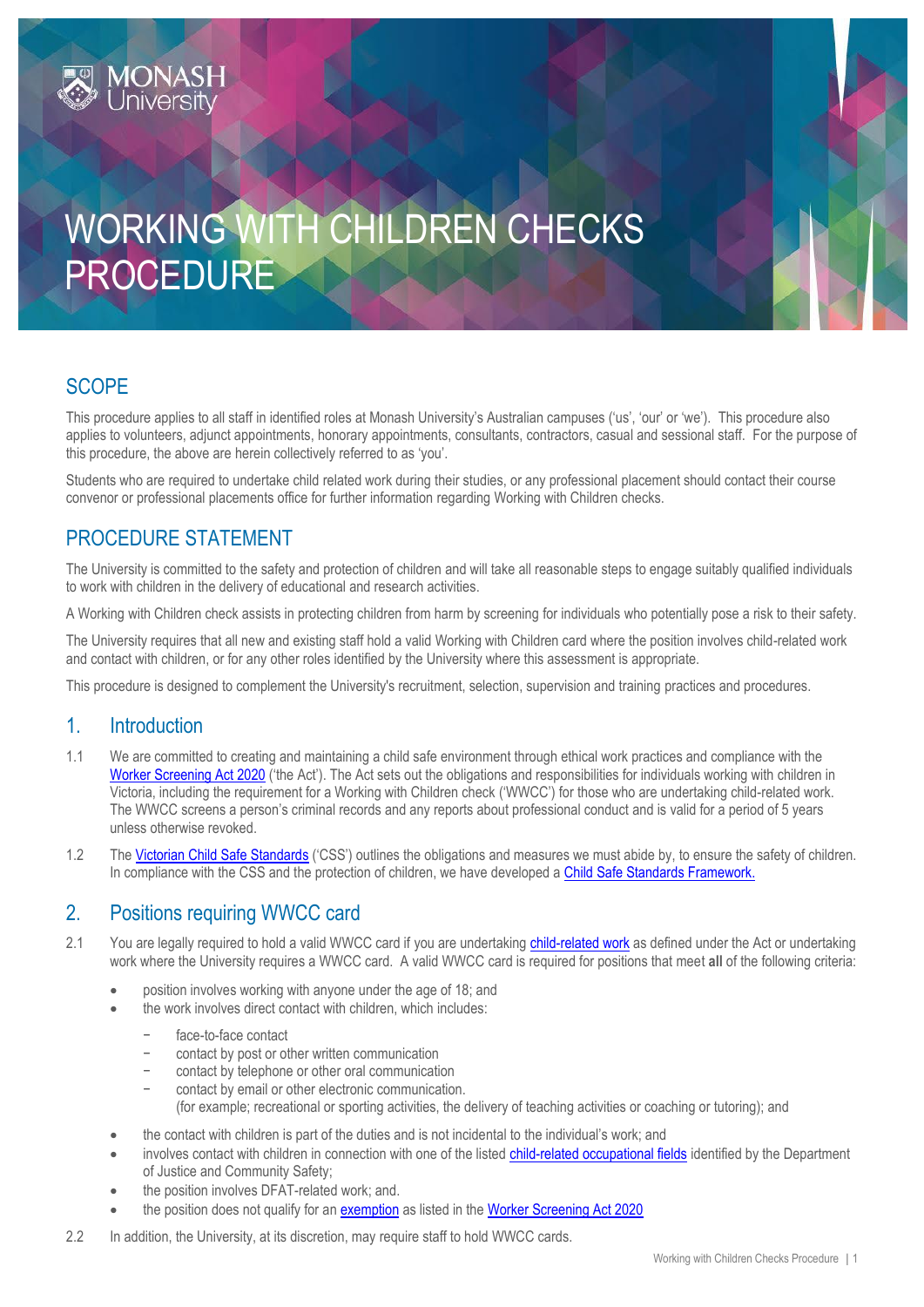- 2.3 Volunteers, Adjuncts, Honorary appointees may also require a WWCC card if the position involves contact with children. There is no cost for a volunteer checks however they are applied for in the same manner.
- 2.4 Approved [kinship carers](https://services.dhhs.vic.gov.au/kinship-care) (as approved by the Victorian child protection program) are also required to hold a WWCC card. Refer to th[e Department of Health and Human Services -](https://services.dhhs.vic.gov.au/kinship-care) Kinship Carers WWCC for further information.
- 2.5 If you are supervising a young person employed by us who is under the age of 15, you are required to hold a WWCC card in accordance with the [Child Employment Act 2003.](http://www.austlii.edu.au/cgi-bin/viewdb/au/legis/vic/consol_act/cea2003180/)
- 2.6 If you are a teacher currently registered with the Victorian Institute of Teaching (VIT), you do not need a separate WWCC. However, if your VIT registration is suspended or cancelled, the exemption no longer applies. You must provide the university with a copy of your VIT registration and complete [a Teacher notification form](https://service.vic.gov.au/services/teachers-notifications/) within 21 days after starting with us and nominate Monash University as an organisation that employs or engages you (refer to 3.2 below for organisation details).

#### Determining the requirement for a WWCC

- 2.7 The hiring manager/supervisor is responsible for determining whether a position requires a WWCC in consultation with the HR Business Partner and/or Monash HR, Recruitment. Refer to the Child Safe Standards Framework for support tools in making this assessment. The hiring manager/supervisor is required to notify Monash HR of the requirement for a WWCC.
- 2.8 In some circumstances, where the University enters into a contract with a National Disability Insurance Scheme (NDIS) provider, you may require a[n NDIS Worker Screening Check I](https://www.vic.gov.au/ndis-worker-screening-check)f you or your work area are intending to contract with a NDIS provider, please contact [Monash HR f](mailto:hr@monash.edu)or further information.

#### 3. Application process

- 3.1 The WWCC is administered by the [Victorian Department of Justice and Community Safety.](http://www.workingwithchildren.vic.gov.au/)
- 3.2 You are required to:
	- apply for a WWCC online via the [Department of Justice and Community Safety;](https://www.workingwithchildren.vic.gov.au/individuals/applicants/how-to-apply)
	- in accordance with the legislation, nominate Monash University as an organisation which employs or engages you. The details must refer to the below regardless of your intended campus location (other than for volunteers and contractors which should be managed and collated locally):

| <b>Monash University</b>            |
|-------------------------------------|
| 211B Wellington Road, Mulgrave 3170 |
| 03 9902 0400                        |
|                                     |

 attend a [registered Australia Post outlet](http://auspost.com.au/pol/app/locate/post-office/working-with-children-check-vic) to show proof of identity and pay the relevant fee. Shortly after this, you will receive an email confirming your application is in progress.

#### WWCC reimbursement

- 3.3 Staff whose positions are identified as requiring a valid WWCC may seek reimbursement from the University for the cost of the initial check and its renewal.
- 3.4 New starters at the University already holding a valid WWCC card or requiring a valid WWCC for their position may only seek reimbursement for renewals as and when appropriate to the position requirements.
- 3.5 Reimbursement may be claimed by making an online out-of-pocket reimbursement request through Concur.

#### 4. Notification and assessment of the WWCC

#### What is checked?

- 4.1 The WWCC will look at your [national criminal history](https://www.workingwithchildren.vic.gov.au/individuals/applicants/things-you-need-to-know) for relevant offences that indicate unsuitability to work with children. These generally include, but are not limited to, crimes of a violent or sexual nature against children, rape, armed robbery, accessing child abuse material, indecent assault and other violent crimes. In addition to checking criminal records, the WWCC may include nonconviction charges and checks against sex offender registers. List of offences can be found on the Department of Justice and [Community Safety website.](https://www.workingwithchildren.vic.gov.au/about-the-check/resources/list-of-offences)
- 4.2 The check also screens for professional conduct determinations and findings by the following bodies:
	- the [Victorian Institute of Teaching](http://www.vit.vic.edu.au/) (VIT)
	- the [Suitability Panel](http://www.suitabilitypanel.vic.gov.au/)
	- the [Victorian Civil and Administrative](https://www.vcat.vic.gov.au/) [Tribunal](https://www.vcat.vic.gov.au/) (VCAT) under current and historical health practitioner legislation
	- the [Commission for Children and Young People](https://ccyp.vic.gov.au/) (CCYP) through the [Reportable Conduct Scheme.](https://ccyp.vic.gov.au/reportable-conduct-scheme/)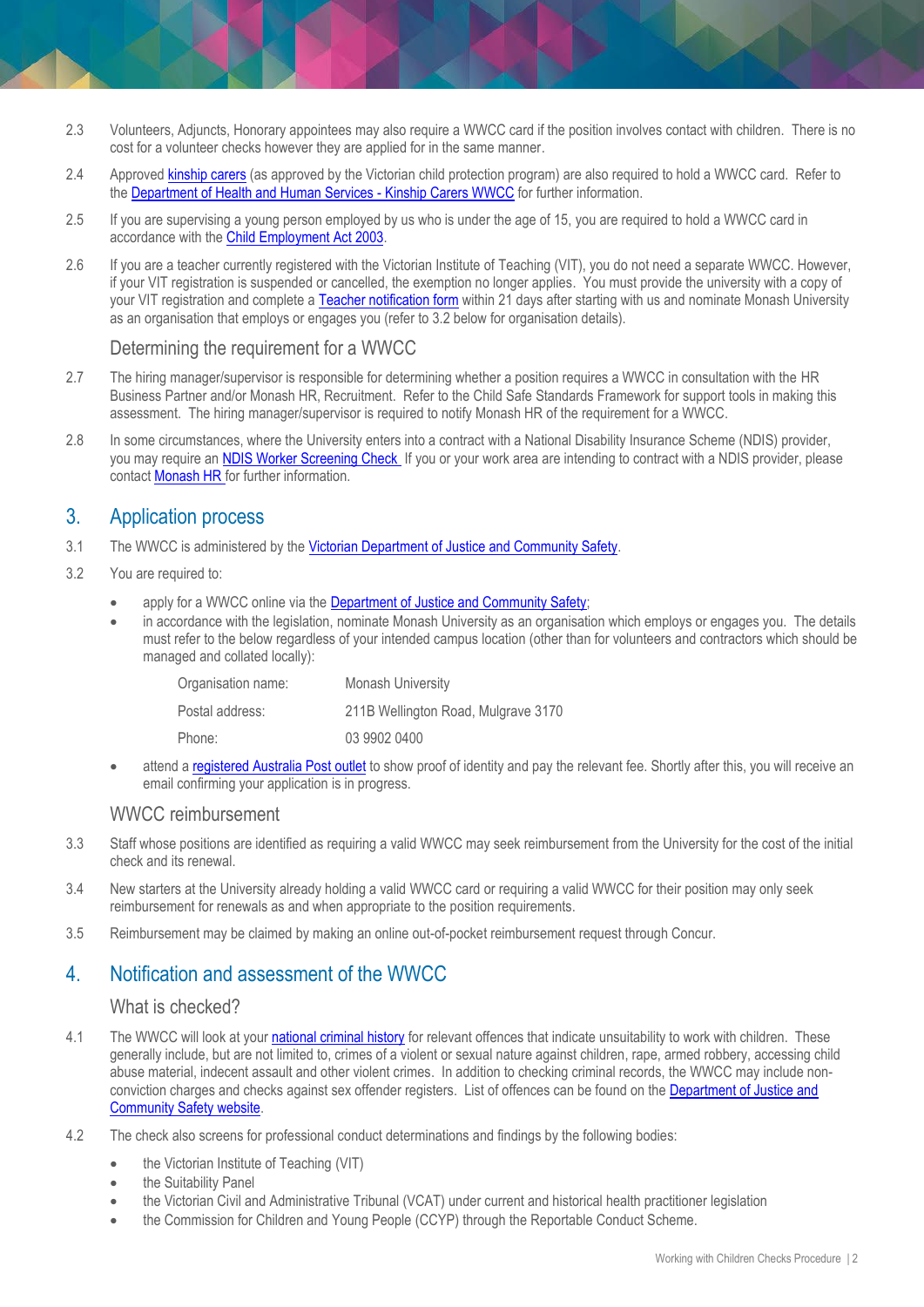#### Passing a WWCC

4.3 If the check does not reveal relevant offences or findings, you will receive an email confirming you have passed the WWCC. You must provide a copy of this email confirmation to the hiring manager/supervisor for their records.

#### Interim Negative Notice or Negative Notice

- 4.4 If you do not immediately pass the WWCC, you are given an Interim Negative Notice which is pending further investigation by the Department of Justice and Community Safety. Should you receive an interim negative notice or negative notice, you cannot perform child related duties. You are able to appeal the decision directly with the Department of Justice and Community Safety.
- 4.5 Your HR Business Partner will review the Interim Negative Notices and Negative Notices. Each case is treated individually and on its merits in accordance with the Act and advice may be sought from Monash HR, Workplace Relations.
- 4.6 A negative notice is a final determination by the Department of Justice and Community Safety which you would be deemed as posing a risk to the safety and wellbeing of a child and therefore are unable to work with children. If you are charged with, convicted or found guilty of sexual, violent or drug offences, you must not work with or care for children while your application is processed or your check is reassessed.
- 4.7 A copy of the outcome must be provided to your hiring manager/supervisor for their records. Monash HR will receive a letter of assessment which is recorded.

#### Child-related work while the application is processed

- 4.8 You may commence employment prior to the outcome of the WWCC providing you comply with the following:
	- provide a copy of the application confirmation email from the Department of Justice and Community Safety to your hiring manager/supervisor and Monash HR, Recruitment prior to commencing working with children;
	- you must not have been charged with, found quilty, or convicted of a sexual, violent or drug offence listed in the Worker [Screening Act 2020](https://www.legislation.vic.gov.au/as-made/acts/worker-screening-act-2020)[;](http://www.austlii.edu.au/au/legis/vic/consol_act/wwca2005232/sch3.html)
	- you do not anticipate your application will show a 'Interim Negative Notice' or 'Negative Notice' result;
	- you have not at any time been given a "Negative Notice" under the [Worker Screening Act 2020;](https://www.legislation.vic.gov.au/as-made/acts/worker-screening-act-2020)
	- you must not supervise a child under the age of 15 in employment under the [Child Employment Act 2003;](http://www.austlii.edu.au/au/legis/vic/consol_act/cea2003180/)
	- you have not applied for the check to work in a children's service under th[e Children's Services Act 1996](http://www.education.vic.gov.au/Documents/childhood/providers/regulation/childservicesact96.pdf) or in an education and care service under th[e Education and Care Services National Law \(Victoria\) Act 2010;](http://www.legislation.vic.gov.au/Domino/Web_Notes/LDMS/PubStatbook.nsf/51dea49770555ea6ca256da4001b90cd/B73164FE5DA2112DCA2577BA0014D9ED/$FILE/10-069a.pdf) and
	- you are not subject to orders or reporting obligations under the [Sex Offenders Registration Act 2004,](http://www.austlii.edu.au/au/legis/vic/consol_act/sora2004292/) or [Serious Sex Offenders](http://www.austlii.edu.au/au/legis/vic/num_act/ssoma20051o2005418/)  [Monitoring Act 2005.](http://www.austlii.edu.au/au/legis/vic/num_act/ssoma20051o2005418/)
- 4.9 The hiring manager/supervisor will monitor your duties/activities until such time the outcome of the WWCC is known and ensure that you provide evidence of the WWCC card to Monash HR, Recruitment.

#### *Important Note*

4.10 Should you anticipate the outcome will result in an 'Interim Negative Notice' or 'Negative Notice', you must not undertake child related work.

#### 5. Renewals

- 5.1 Renewals must be obtained prior to the expiry of a valid WWCC card. The Department of Justice and Community Safety should notify you 28 days prior your card expiring.
- 5.2 Payroll Services aim to notify you prior to the card expiring, however you are primarily responsible for monitoring the expiry date and renewing your WWCC card where it is a continued requirement of your position.
- 5.3 Should a renewal be required for your position and you do not provide this, your manager will liaise with the HR Business Partner (and Monash HR, Workplace Relations as required) on the action to be taken.
- 5.4 You must notify the Department of Justice and Community Safety and us in writing within 7 days if:
	- you are charged with, convicted, or found guilty of a sexual, violent or drug offence or the charge has been dealt with by a court; or
	- a professional conduct report is made against you.
- 5.5 Should your circumstances change including, but not limited to, a criminal investigation, charge, offence, finding of guilt or record, you are required to notify the supervisor and HR Business Partner within 14 days of the date of the charge, offence etc.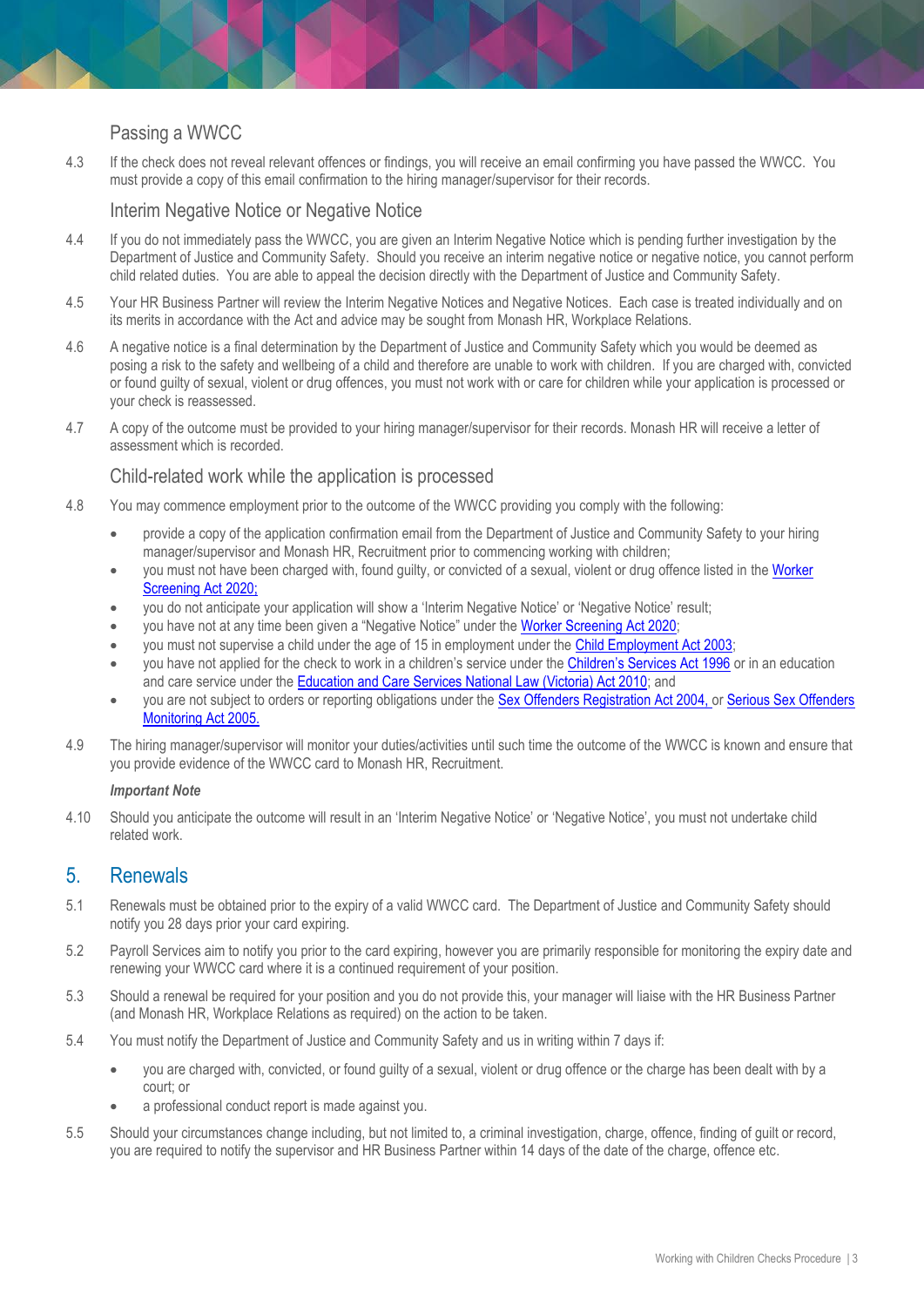# 6. Key responsibilities

#### Staff member (including new starters)

- 6.1 The staff member is responsible for:
	- applying for a WWCC where your position is identified as requiring a WWCC and ensuring we are recorded as the organisation on your application form;
	- ensuring your WWCC is valid at all times to ensure the inherent requirements of the position are meet;
	- renewing your WWCC prior to your current WWCC card expiring;
	- listing Monash as an organisation when applying for or renewing your card;
	- notifying your hiring manager/supervisor and HR Business Partner of the outcome of your WWCC;
	- contacting the Department of Justice and Community Safety whenever your personal and contact details change; and
	- providing a copy of the application confirmation email from the Department of Justice and Community Safety to your hiring manager/supervisor and the Monash HR, Recruitment (in cases where approval is given for you to commence employment prior to the outcome of the WWCC).

#### Hiring manager/supervisor

- 6.2 The hiring manager/supervisor is responsible for:
	- determining the need for a WWCC for a position;
	- monitoring your duties/activities until such time as the outcome of the WWCC is known; and
	- reviewing your employment, in consultation with the HR Business Partner (and Workplace Relations when required), where an Interim Negative Notice or Negative Notice is received.

## 7. Breach of procedure

- 7.1 Your continued employment is contingent on maintaining a valid WWCC at all times where your position is identified as requiring a valid WWCC.
- 7.2 Should there be a breach of this procedure and/or you maintaining a valid WWCC, we will manage the breach in accordance with the applicable Enterprise Agreement or contract terms.

| Child                      | A person who is under the age of 18 years.                                                                                                                                                                                                                                                           |
|----------------------------|------------------------------------------------------------------------------------------------------------------------------------------------------------------------------------------------------------------------------------------------------------------------------------------------------|
| <b>DFAT</b>                | Department of Foreign Affairs and Trade (or any subsequent Department of the Australian Government,<br>with responsibility for foreign or external affairs).                                                                                                                                         |
| <b>DFAT-related work</b>   | All actions taken, work performed or study undertaken by or on behalf of Monash University pursuant to<br>an agreement with DFAT including scholarships, grants, financial assistance, fees, sponsorship and<br>other contracts, which is intended to help achieve one or more DFAT policy outcomes. |
| Hiring manager             | The manager responsible for filling a staff vacancy, usually the supervisor of the position.                                                                                                                                                                                                         |
| <b>HR Business Partner</b> | A key member of the Monash HR Business Partnering community and provides strategic advice,<br>guidance and solutions that underpin key client goals, HR strategy and organisational vision to a<br>particular client group.                                                                          |
| Interim negative notice    | A document that is provided by the Department of Justice and Community Safety to advise an applicant<br>that they have a case to answer, prior to a final decision being made on their Working with Children<br>Check application.                                                                   |
| Negative notice            | A document that is provided by the Department of Justice and Community Safety to advise an applicant<br>that they will not be given a Working with Children Check Card and must not engage in child-related<br>work.                                                                                 |
| <b>Payroll services</b>    | The Centre of Expertise in Monash HR, which manages payroll and related services.                                                                                                                                                                                                                    |
| Supervisor                 | The person who is responsible for the day-to-day supervision of the staff member.                                                                                                                                                                                                                    |

# **DEFINITIONS**